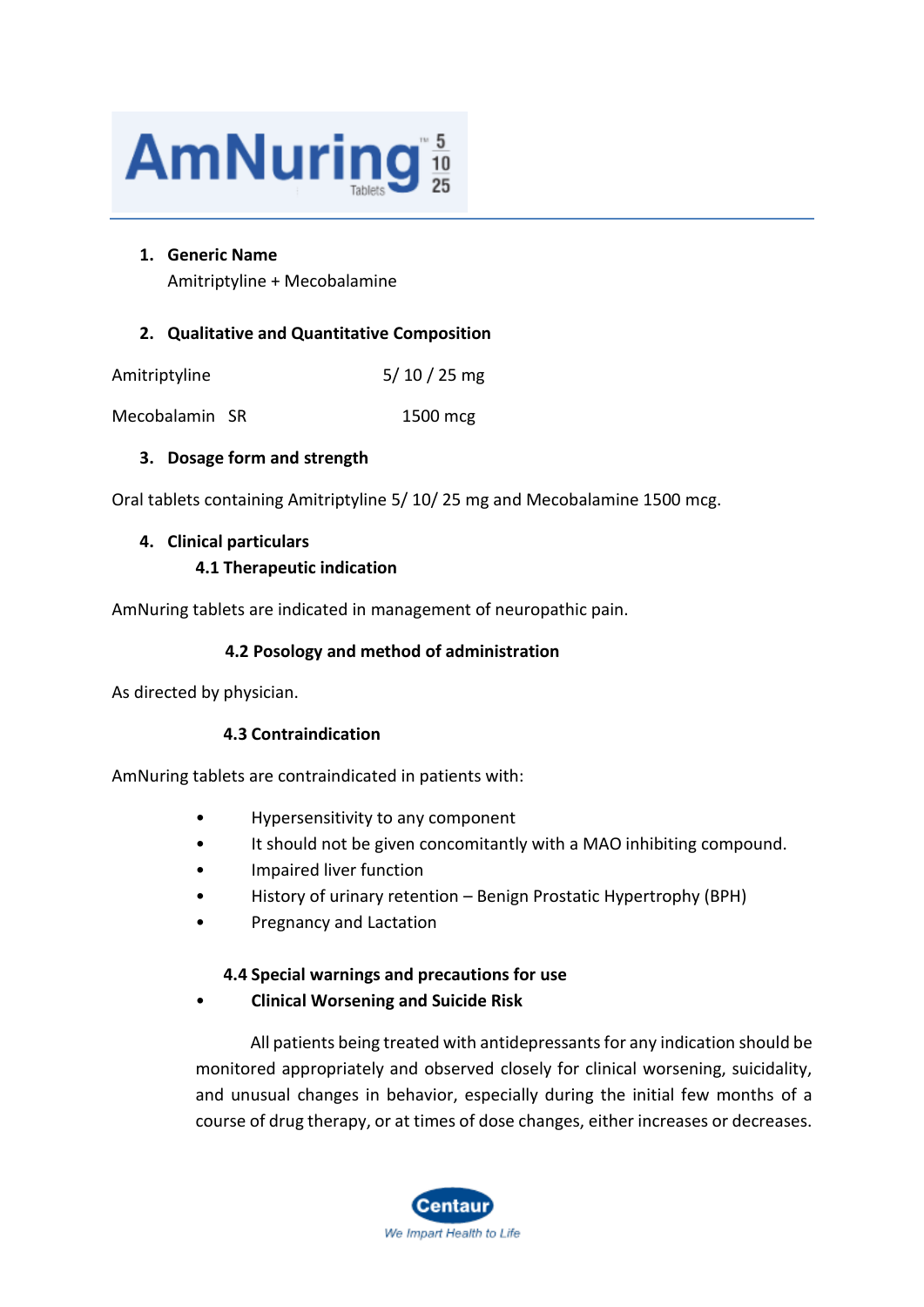- Amitriptyline should be used with caution in patients with a history of seizures, impaired liver function, a history of hepatic damage or blood dyscrasias and, because of its atropine-like action, in patients with a history of urinary retention, or with narrow-angle glaucoma or increased intraocular pressure.
- In patients with narrow-angle glaucoma, even average doses may precipitate an attack.
- There has been a report of fatal dysrhythmia occurring as late as 56 hours after amitriptyline overdose. Patients with cardiovascular disorders should be watched closely.
- Tricyclic antidepressant drugs, including amitriptyline, particularly when given in high doses, have been reported to produce arrhythmias, sinus tachycardia, and prolongation of the conduction time. A few instances of unexpected deaths have been reported in patients with cardiovascular disorders. Myocardial infarction and stroke have also been reported with drugs of this class. Therefore, these drugs should be used with caution in patients with a history of cardiovascular disease, such as myocardial infarction and congestive heart failure.
- Close supervision is required when amitriptyline is given to hyperthyroid patients or that receiving thyroid medication.
- The potency of amitriptyline is such that addition of other antidepressant drugs generally does not result in any additional therapeutic benefit. Untoward reactions have been reported after the combined use of antidepressant agents having varying modes of activity. Accordingly, combined use of amitriptyline and other antidepressant drugs should be undertaken only with due recognition of the possibility of potentiation and with a thorough knowledge of the pharmacology of both drugs.
- There have been no reports of untoward events when patients receiving amitriptyline were changed immediately to protriptyline or vice versa. Discontinue the drug several days before elective surgery if possible.
- Suicide

# **4.5 Drug interactions**

- Amitriptyline may block the antihypertensive action of guanethidine or similarly acting compounds.
- When amitriptyline is given with anticholinergic agents or sympathomimetic drugs, including epinephrine combined with local anesthetics, close supervision and careful adjustment of dosage are required.
- Since amitriptyline, in combination with anticholinergic type drugs, may give rise to paralytic ileus, particularly in elderly or hospitalized patients,

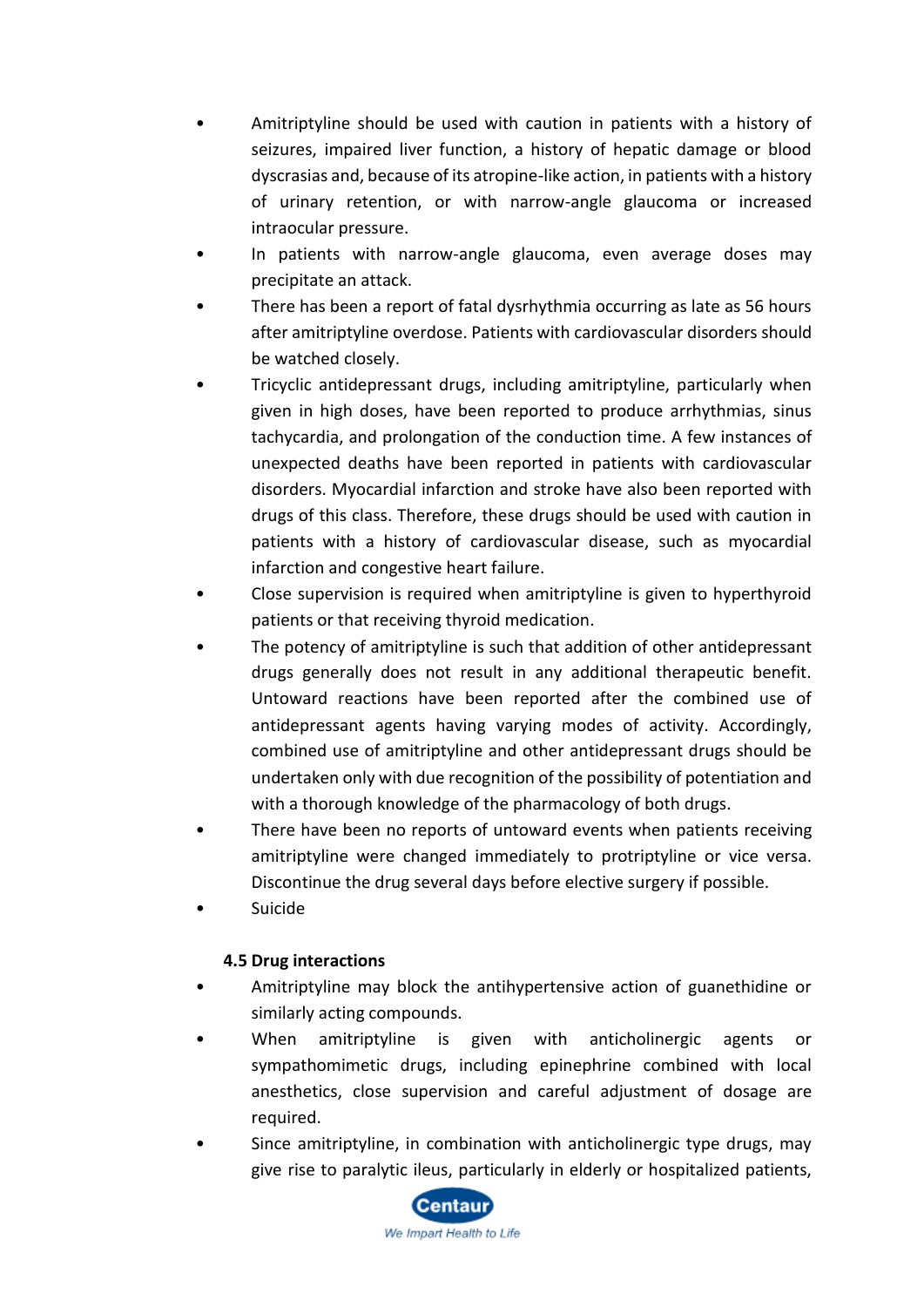appropriate measures should be taken if constipation occurs in these patients.

- Cimetidine is reported to reduce hepatic metabolism of certain tricyclic antidepressants.
- Caution is advised if patients receive large doses of ethchlorvynol concurrently. Transient delirium has been reported in patients who were treated with 1 g of ethchlorvynol and 75 to150 mg of amitriptyline.
- Amitriptyline may enhance the response to alcohol and the effects of barbiturates and other CNS depressants. Delirium has been reported with concurrent administration of amitriptyline and disulfiram.
- Hyperpyrexia has been reported when tricyclic antidepressants are administered with anticholinergic agents or with neuroleptic drugs, particularly during hot weather.
- Decreased GI tract absorption with neomycin, aminosalicylic acid, H2 blockers and colchicine.
- Reduced serum concentrations with oral contraceptives.
- Reduced effects in anaemia with parenteral chloramphenicol.
- Decreased GI tract absorption with neomycin, aminosalicylic acid, H2 blockers and colchicine.
- Reduced serum concentrations with oral contraceptives.
- Reduced effects in anaemia with parenteral chloramphenicol

# **4.6 Use in special population**

- Paediatric: Behavioural changes have been observed in children receiving tricyclics for the treatment of enuresis.
- Geriatric: Elderly patients are particularly liable to experience adverse reactions: especially agitation, confusion and postural hypotension. In general, lower doses are recommended for elderly patients who should be increased slowly if required. The required dosage may be administered either as divided doses or as a single dose preferably in the evenings or at bedtime
- Liver impairment: Contraindicated in patients with liver impairment.
- Renal failure: Use with caution.
- Pregnancy and lactation: Do not use during pregnancy, especially during the first and last trimesters, unless there are compelling reasons. There is no, or inadequate evidence of safety of the drug in human pregnancy; although it has been in wide use for many years without apparent ill-consequence. There is evidence of harmful effects in pregnancy in animals, when given in exceptionally high doses. Amitriptyline is detectable in breast milk. Because of the potential serious adverse reactions in infants from amitriptyline, a decision should be made whether to discontinue breast-feeding or discontinue the drug.

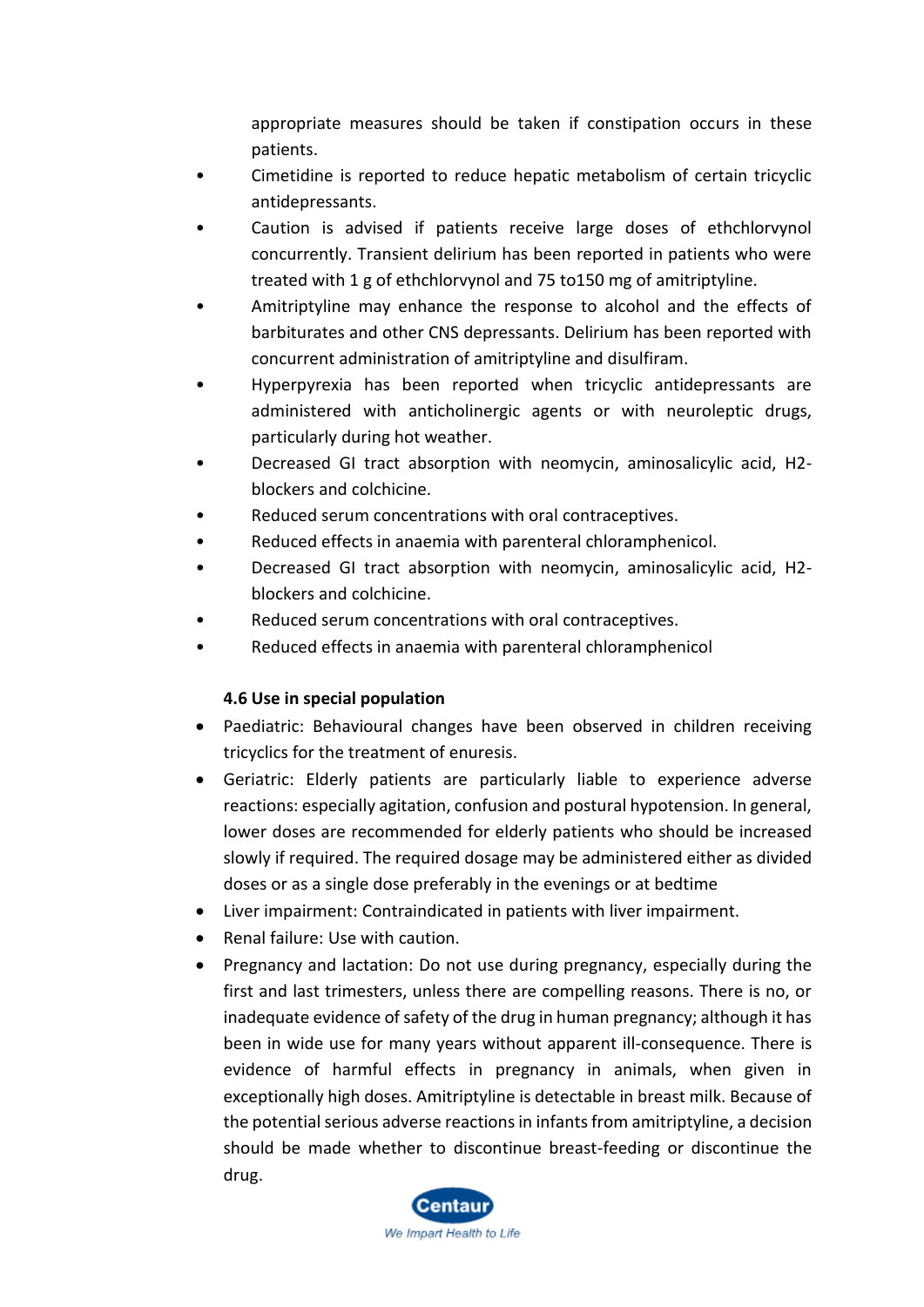#### **4.7 Effects on ability to drive and use machine**

Patients should be cautioned against engaging in activities requiring complete mental alertness, and motor coordination such as operating machinery until their response to Am-Nuring tablet is known.

#### **4.8 Undesirable effects**

The adverse effects are : Thrombocytopenia, Tachycardia, Cardiac arrest, Palpitations, Tinnitus, Vertigo, Vision blurred, Vision impairment, Dry mouth, Constipation, Nausea, Vomiting, Hepatic function abnormal, Hepatitis, Drug hypersensitivity, Toxicity to various agent, Weight increased, Heart rate increased, Decreased appetite, Dizziness, Somnolence, Premature baby, Product substation issue, Completed suicide, Urinary retention, Dysuria, Respiratory arrest, Dyspnoea, Rash, Pruritis, Vascular disorder, Palpitation, Chest pain, Anaphylactic disorder.

#### **4.9 Overdose**

High doses of amitriptyline may cause temporary confusion, disturbed concentration, or transient visual hallucinations. Overdosage may cause hypothermia; drowsiness; tachycardia and other arrhythmic abnormalities such as bundle branch block; congestive heart failure; ECG evidence of impaired conduction; dilated pupils; disorders of ocular motility, convulsions; severe hypotension; stupor, coma and polyadiculoneuropathy; constipation. Other symptoms which may occur include agitation, muscle rigidity, hyperactive reflexes, hyperpyrexia, vomiting or any of the effects listed in the section on undesirable effects above. All persons suspected of having taken an overdosage should be admitted to hospital as soon as possible. Treatment is symptomatic and supportive. The stomach should be emptied as quickly as possible by emesis, followed by gastric lavage once in hospital. Following gastric lavage, oral administration of activated charcoal during the first 24 - 48 hours at a dosage of 20 - 30 g every four to six hours has been shown to reduce the delayed toxic effects due to enterohepatic circulation and slow absorption. An ECG should be taken and the cardiac function should be monitored closely if there is any sign of abnormality. An open airway and an adequate fluid intake should be maintained; body temperature should be regulated. Physostigmine salicylate, 1-3 mg, given intravenously has been reported to reverse the symptoms of tricyclic antidepressant poisoning. Because of the rapid metabolism of physostigmine, the dosage of physostigmine should be repeated as required, particularly if life-threatening signs such as convulsions, arrhythmias and deep coma recur or persist after the initial dose of physostigmine. Because physostigmine may itself be toxic, it is not recommended for routine use. Standard measures should be employed to manage circulatory shock and metabolic acidosis. Cardiac arrhythmias may be treated with neostigmine, pyridostigmine or propranolol. If cardiac failure occurs, use of digitalis should be considered.

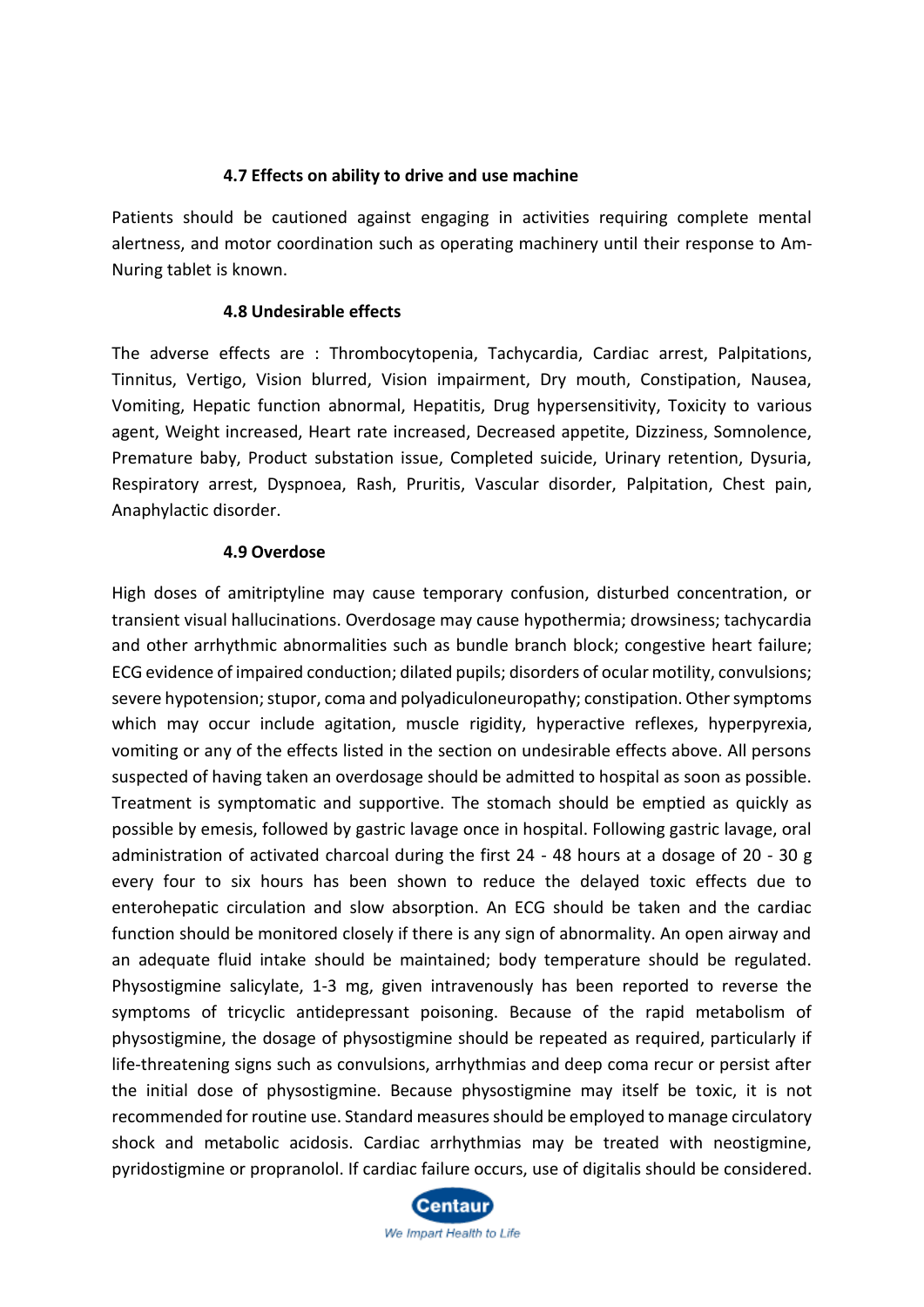It is advisable to closely monitor cardiac function for at least five days. If convulsions occur, they should be treated with paraldehyde, diazepam or an inhalation anaesthetic. Barbiturates should not be used because amitriptyline increases their CNSdepressant action. Dialysis is of no value in amitriptyline overdosage because of the low plasma concentrations of amitriptyline. Since overdosage is often deliberate, patients may attempt suicide by other means during the recovery phase. Deaths by deliberate or accidental overdosage have occurred with tricyclic antidepressants.

# **5. Pharmacological properties 5.1 Mechanism of action**

Antidepressant effect of Amitriptyline is due to inhibition of reuptake of Serotonin and Norepinephrine by neuronal membranes. Earlier it was believed that the same was responsible for its analgesic action. But now it has been demonstrated due to: – Sodium channel blockade similar to local anaesthetic. – Blockade of Serotonin Receptors - 5-HT2A, 5- HT2C, 5-HT3, 5-HT6 & 5-HT7 – Inhibition of Nicotinic Acetylcholine Receptors

Mecobalamin –

- Enhances synthesis of proteins in nerve cells
- promotes myelinization
- axonal regeneration
- Helps in generation of enzyme methionine synthase regeneration of methionine from homocysteine.
- Restores diminished neurotransmitter (Acetylcholine) levels.



# **5.2 Pharmacodynamic properties**

Amitriptyline, a tertiary amine tricyclic antidepressant, is structurally related to both the skeletal muscle relaxant cyclobenzaprine and the thioxanthene antipsychotics such as thiothixene. It is extremely sedating, and thus improvement of sleep patterns can be the first benefit of treatment. Amitriptyline exhibits strong anticholinergic activity, cardiovascular

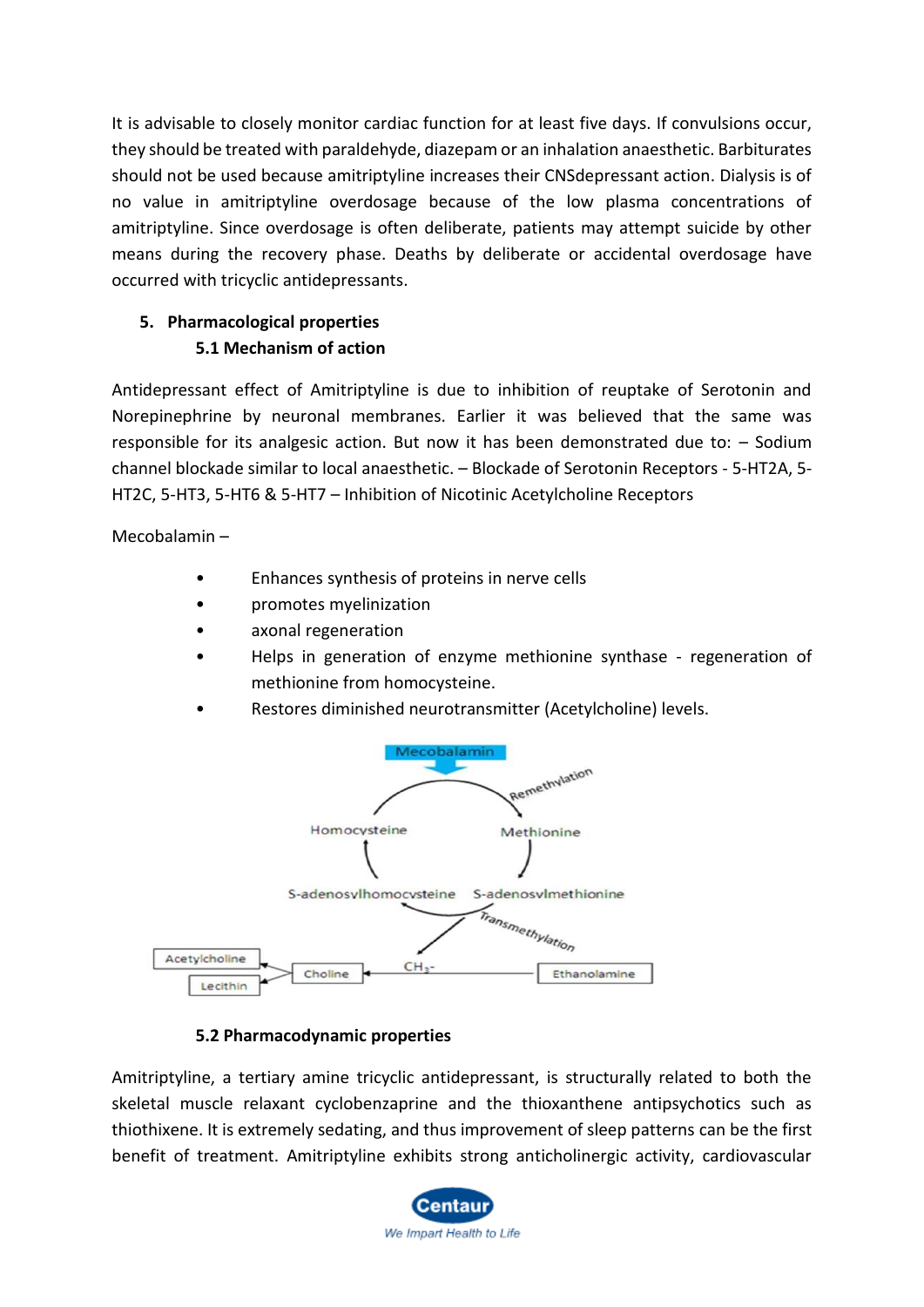effects including orthostatic hypotension, changes in heart rhythm and conduction, and a lowering of the seizure threshold. As with other antidepressants, several weeks of therapy may be required in order to realize the full clinical benefit of amitriptyline. Although not a labelled indication, amitriptyline is widely used in the management of chronic non-malignant pain (e.g., post-herpetic neuralgia, fibromyalgia).

Mecobalamin as a coenzyme of methionine synthetase, mecobalamin plays an important role in transmethylation in the synthesis of methionine from homocysteine. Mecobalamin is well transported to nerve cell organelles, and promotes nucleic acid and protein synthesis.

Experiments in rats show that mecobalamin is better transported to nerve cell organelles than cyanocobalamin and promotes nucleic acid and protein synthesis more than cobamamide does. Experiments with cells from the brain origin and spinal nerve cells in rats also show mecobalamin to be involved in the synthesis of thymidine from deoxyuridine, promotion of deposited folic acid utilization and metabolism of nucleic acid. It promotes axonal transport and axonal regeneration. It exhibits neuropathologically and electrophysiologically inhibitory effects on nerve degeneration in neuropathies induced by drugs, such as adriamycin, acrylamide, and vincristine (in rats and rabbits), models of axonal degeneration in mice and neuropathies in rats with spontaneous diabetes mellitus. It promotes the synthesis of lecithin which is the main constituent of medullary sheath lipid. It also increases myelination of neurons in rat tissue culture more than cobamamide does. It restores delayed synaptic transmission and diminished neurotransmitters back to normal.

# **5.3 Pharmacokinetic properties**

Amitriptyline is readily absorbed from the gastrointestinal tract, peak plasma concentrations occurring within about 6 hours after oral doses. Amitriptyline undergoes extensive first-pass metabolism and is demethylated in the liver by the cytochrome P450 isoenzymes CYP3A4, CYP2C9, and CYP2D6 to its primary active metabolite, nortriptyline. Other paths of metabolism of amitriptyline include hydroxylation (possibly to active metabolites) by CYP2D6 and N-oxidation; nortriptyline follows similar paths. Amitriptyline is excreted in the urine, mainly in the form of its metabolites, either free or in conjugated form. Amitriptyline and nortriptyline are widely distributed throughout the body and are extensively bound to plasma and tissue protein. Amitriptyline has been estimated to have an elimination half-life ranging from about 9 to 25 hours, which may be considerably extended in overdosage. Plasma concentrations of amitriptyline and nortriptyline vary very widely between individuals and no simple correlation with therapeutic response has been established. Amitriptyline and nortriptyline cross the placenta and are distributed into breast milk.

Mecobalamin substances bind to intrinsic factor, a glycoprotein secreted by the gastric mucosa, and are then actively absorbed from the gastrointestinal tract. Absorption is impaired in patients with an absence of intrinsic factor, with a malabsorption syndrome or with disease or abnormality of the gut, or after gastrectomy. Absorption from the

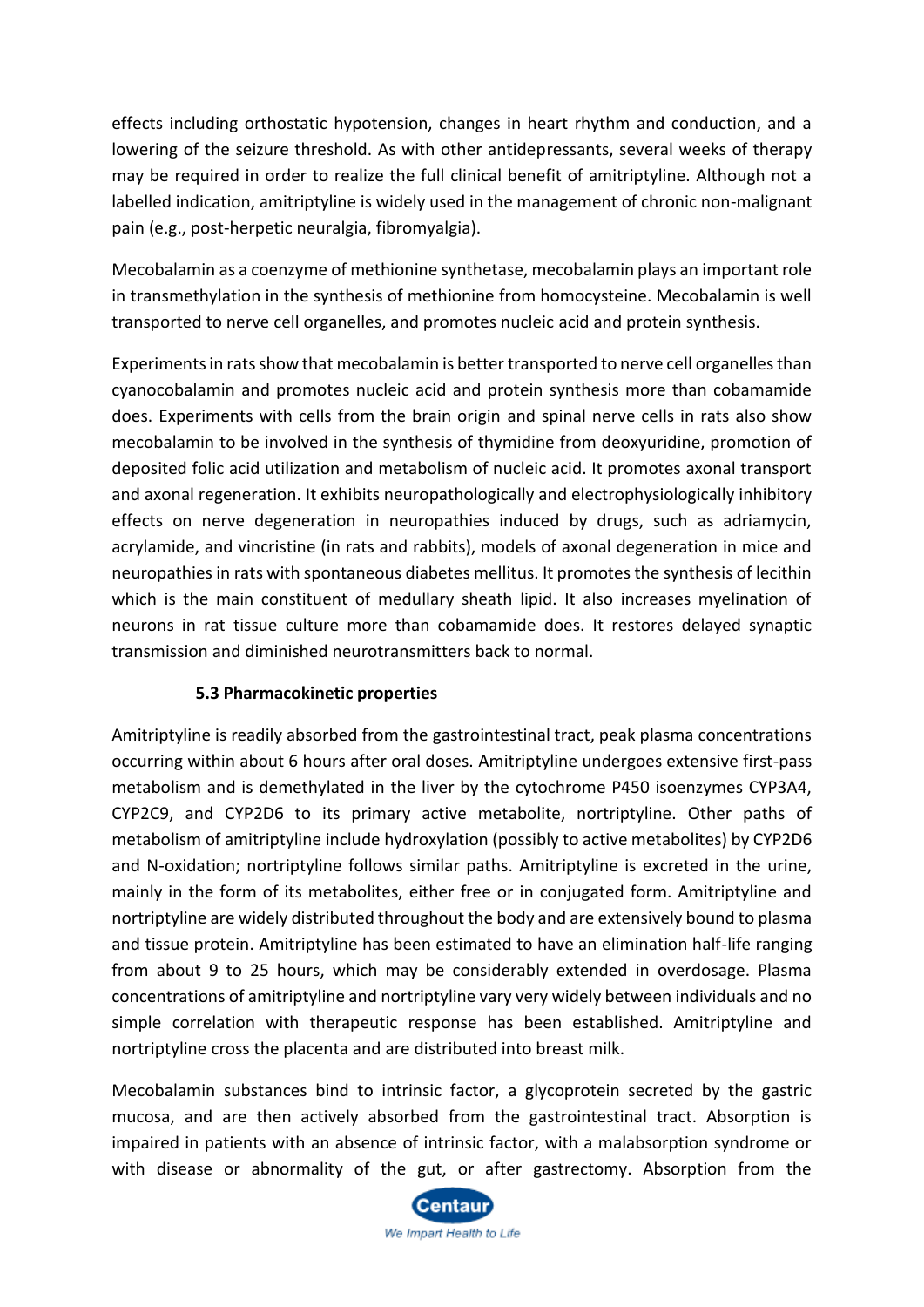gastrointestinal tract can also occur by passive diffusion; little of the vitamin present in food is absorbed in this manner although the process becomes increasingly important with larger amounts such as those used therapeutically. After intranasal dosage, peak plasma concentrations of cyanocobalamin have been reached in 1 to 2 hours. The bioavailability of the intranasal preparation is about 7 to 11% of that by intramuscular injection. Mecobalamin is extensively bound to specific plasma proteins called transcobalamins; transcobalamin II appears to be involved in the rapid transport of the cobalamins to tissues. Mecobalamin is stored in the liver, excreted in the bile, and undergoes extensive enterohepatic recycling; part of a dose is excreted in the urine, most of it in the first 8 hours; urinary excretion, however, accounts for only a small fraction in the reduction of total body stores acquired by dietary means. Mecobalamin diffuses across the placenta and also appears in breast milk.

# **6. Nonclinical properties**

# **6.1 Animal Toxicology or Pharmacology**

Not required.

# **7. Description**

**Amitriptyline:** Amitriptyline is a derivative of dibenzocycloheptadiene and a tricyclic antidepressant. Amitriptyline inhibits the re-uptake of norepinephrine and serotonin by the presynaptic neuronal membrane in the central nervous system (CNS), thereby increasing the synaptic concentration of norepinephrine and serotonin. Due to constant stimulation to these receptors, amitriptyline may produce a down-regulation of adrenergic and serotonin receptors, which may contribute to the antidepressant activity.



**Mecobalamin**: Cyanocobalamin is a cobalt-containing coordination compound generated by intestinal microbes, and a natural water-soluble vitamin of the B-complex family that must combine with Intrinsic Factor for absorption by the intestine. Cyanocobalamin is necessary for hematopoiesis, neural metabolism, DNA and RNA production, and carbohydrate, fat, and protein metabolism. B12 improves iron functions in the metabolic cycle and assists folic acid in choline synthesis. B12 metabolism is interconnected with that of folic acid. Vitamin B12 deficiency causes pernicious anemia, megaloblastic anemia, and neurologic lesions.

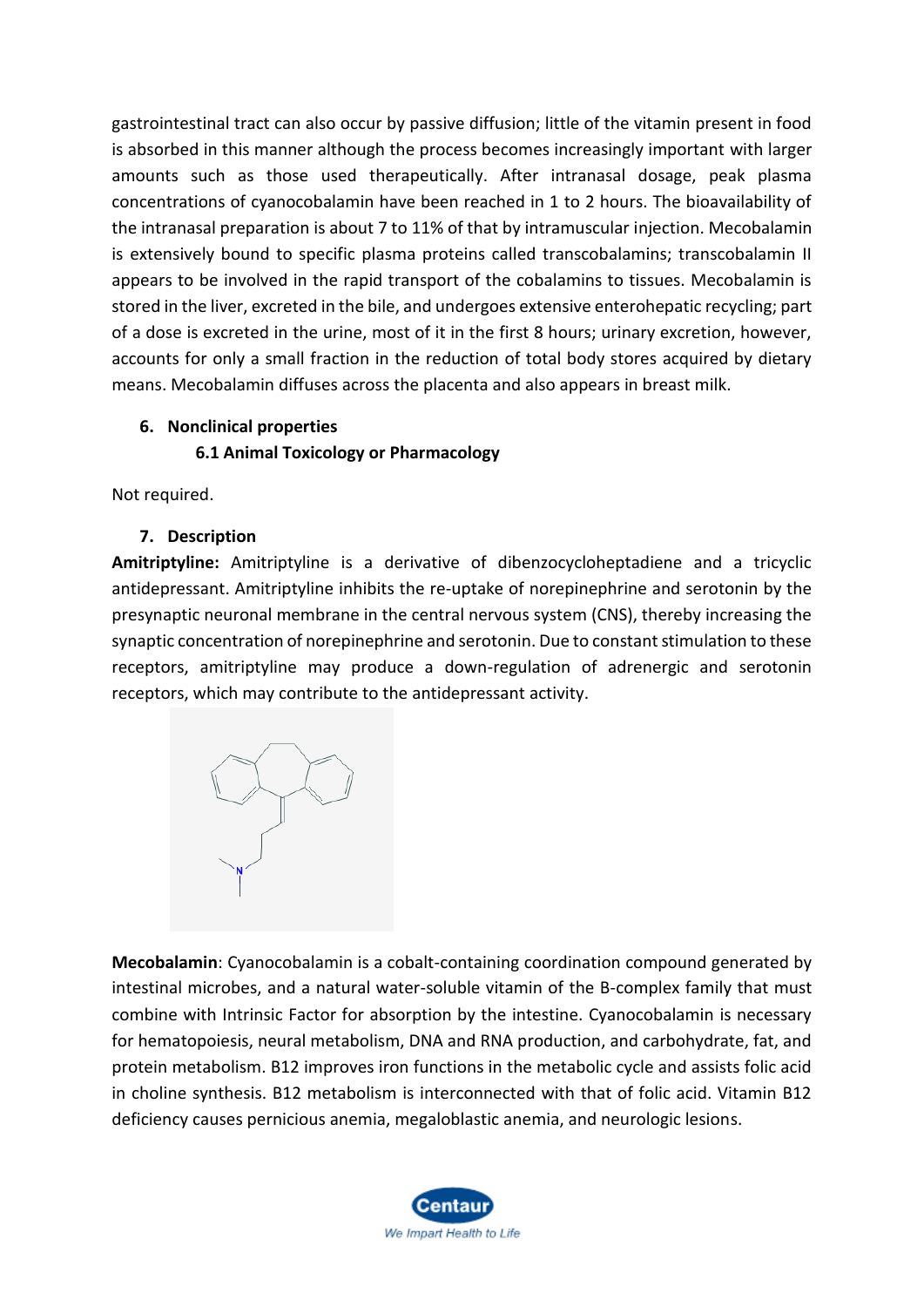

# **8. Pharmaceutical particulars 8.1 Incompatibilities**

There are no known incompatibilities.

#### **8.2 Shelf-life**

PVC blister packs- 4 years from the date of manufacture.

#### **8.3 Packaging information**

AmNuring tablets are available in blister pack of 10 Tablets.

#### **8.4 Storage and handling instructions**

Store below 25<sup>o</sup>C in a dry place. Protect from light. Keep away from children.

# **9. Patient Counselling Information 9.1 Adverse Reactions**

Refer part 4.8

**9.2 Drug Interactions**

Refer part 4.5

**9.3 Dosage**

Refer part 4.2

**9.4 Storage**

Refer part 8.4